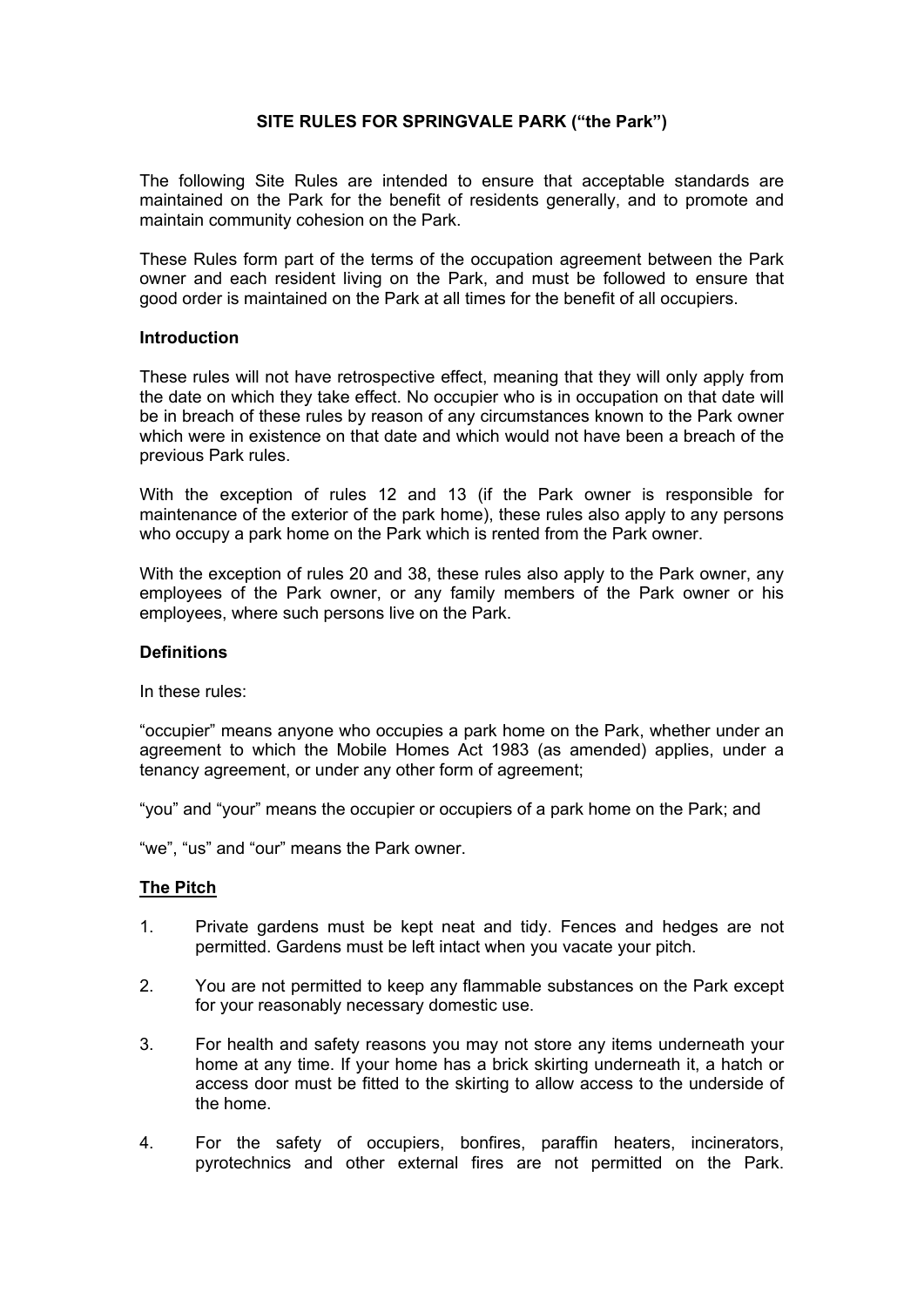Barbecues are permitted on the decking area of your pitch, provided you have taken adequate firefighting precautions.

- 5. No explosive materials, unlawful drugs or other illegal substances may be kept or used on the Park.
- 6. No guns, firearms or other offensive weapons may be kept on the Park except where you hold a valid licence from the appropriate authority. In such case you must take all necessary precautions to keep the weapon stored safely. No such weapons may be used on the Park at any time, even where you hold a valid licence.
- 7. You or your guests must not damage, remove or interfere with any equipment, property, flora or fauna on the Park which is owned by us or by any third party.
- 8. You must ensure that your visitors comply with the Park rules and the site licence conditions, and do not do anything on the Park which may cause a nuisance to us or to others. No person (other than a Park resident) who is on police bail may enter the Park.
- 9. You are responsible for ensuring that all electrical and gas installations and appliances in your home are safe and comply with current standards.
- 10. You are responsible for ensuring that your pitch is maintained in a safe and accessible condition at all times.
- 11. No external washing lines or rotary spinners are permitted on the Park.

### **Improvements**

- 12. You must maintain your park home in a sound state of repair and condition (including being capable of movement from one place to another without undue risk of damage) at all times.
- 13. If you wish to carry out improvements or alterations to your home or pitch you must make a written request to us in advance, setting out the details of the proposed improvements along with plans/sketches of the proposed improvements. No improvements or alterations may be carried out to the pitch (including decking) or to the exterior of the home without our prior written permission, which will not be unreasonably withheld.
- 14. You must maintain the exterior of your park home in a clean and tidy condition. Where the exterior is repainted or re-covered, you must use reasonable endeavours not to depart from the original exterior colour scheme.

### **Sheds and Other Structures**

15. One storage shed or other structure is permitted per pitch. The size, type, material, location and design of the shed must be approved in writing in advance by us (which will not be unreasonably withheld). It is your responsibility to ensure that your shed is adequately maintained and kept in a neat and tidy condition at all times.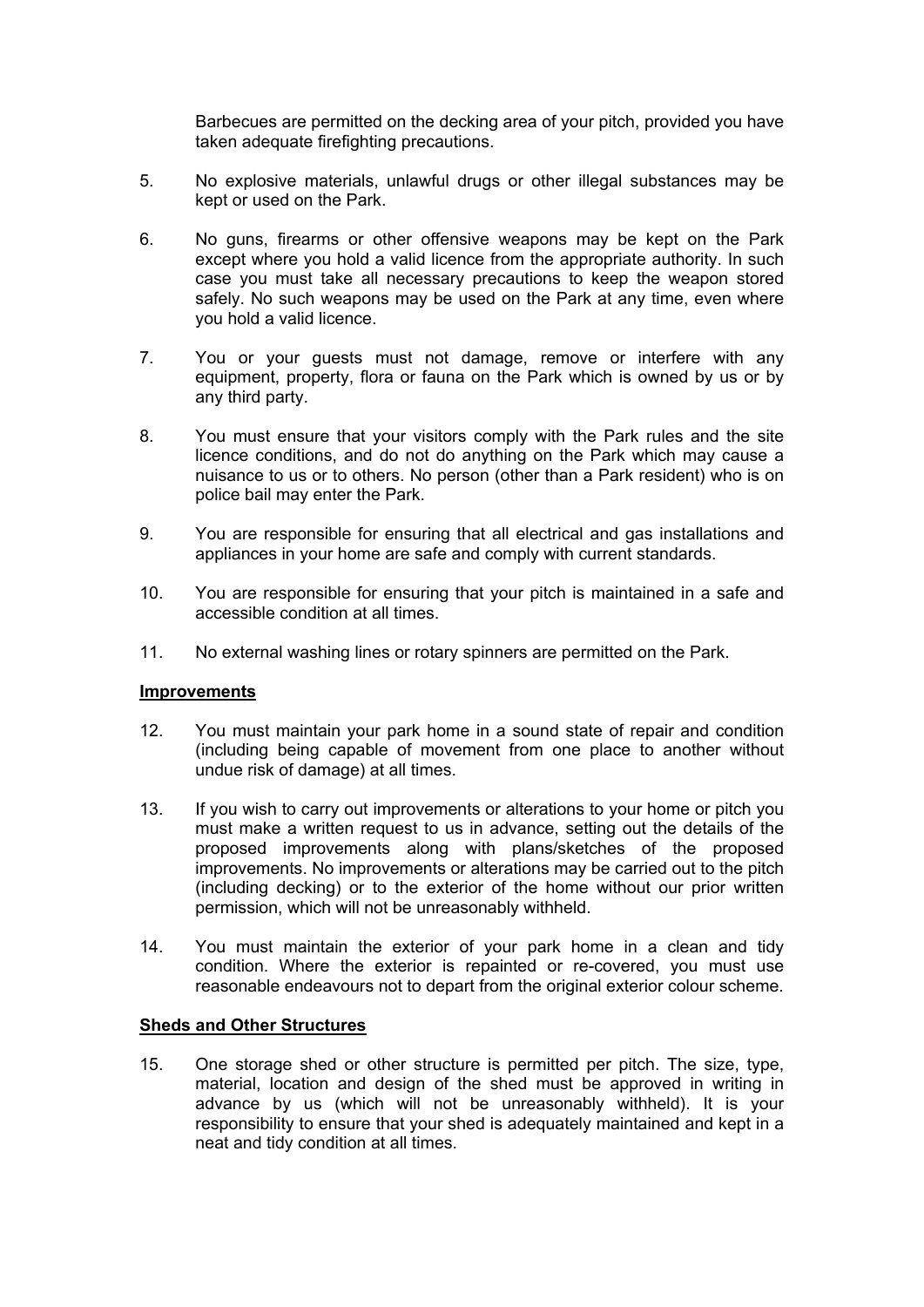16. Any shed or other structure erected on the pitch must be made of noncombustible material, and must comply with the conditions of the Park's site licence and fire safety requirements.

# **Refuse**

17. You are responsible for the disposal of your household waste, including garden and recyclable waste. Waste must be deposited in the appropriate bins or containers provided, which must be left in the correct location for collection by the local authority on the appropriate day. Containers must not be overfilled.

## **Business Activities**

- 18. You are not permitted to carry on any business activities from your park home, the pitch or any other part of the Park, and you must not use the park home, the pitch or the Park for the storage of stock, plant, machinery or equipment used or intended for any business purpose.
- 19. You may work individually from home by carrying out any office work of a type which does not create a nuisance to other occupiers and does not involve other staff, other workers, customers or members of the public calling at the park home or the Park.

## **Age Limit**

20. No person under the age of 50 years (with the exception of the Park owner, his family, his employees and members of his employees' family) is permitted to live on the Park.

## **Noise Nuisance**

- 21. Musical instruments, music players and other appliances must not be used in such a way as may cause a nuisance or disturbance to others, particularly between the hours of 10:30 p.m. and 8:00 a.m.
- 22. In consideration to all residents, grass cutting should not take place before 10:30 am on Sundays.
- 23. The playing of outdoor games on the Park is prohibited.

### **Pets**

- 24. You may not keep any pet or animal in the park home or on the pitch or the Park except for the following:
	- a. Not more than two dogs. Dogs must be kept under proper control (on a leash not more than 1 metre in length) while on the Park, and must not be permitted to upset or cause a nuisance to other users of the Park. Dogs must not despoil the Park, and you are responsible for disposing safely and hygienically of any waste. No dogs of a breed which is subject to the Dangerous Dogs Act 1991 or similar legislation are permitted on the Park; and/or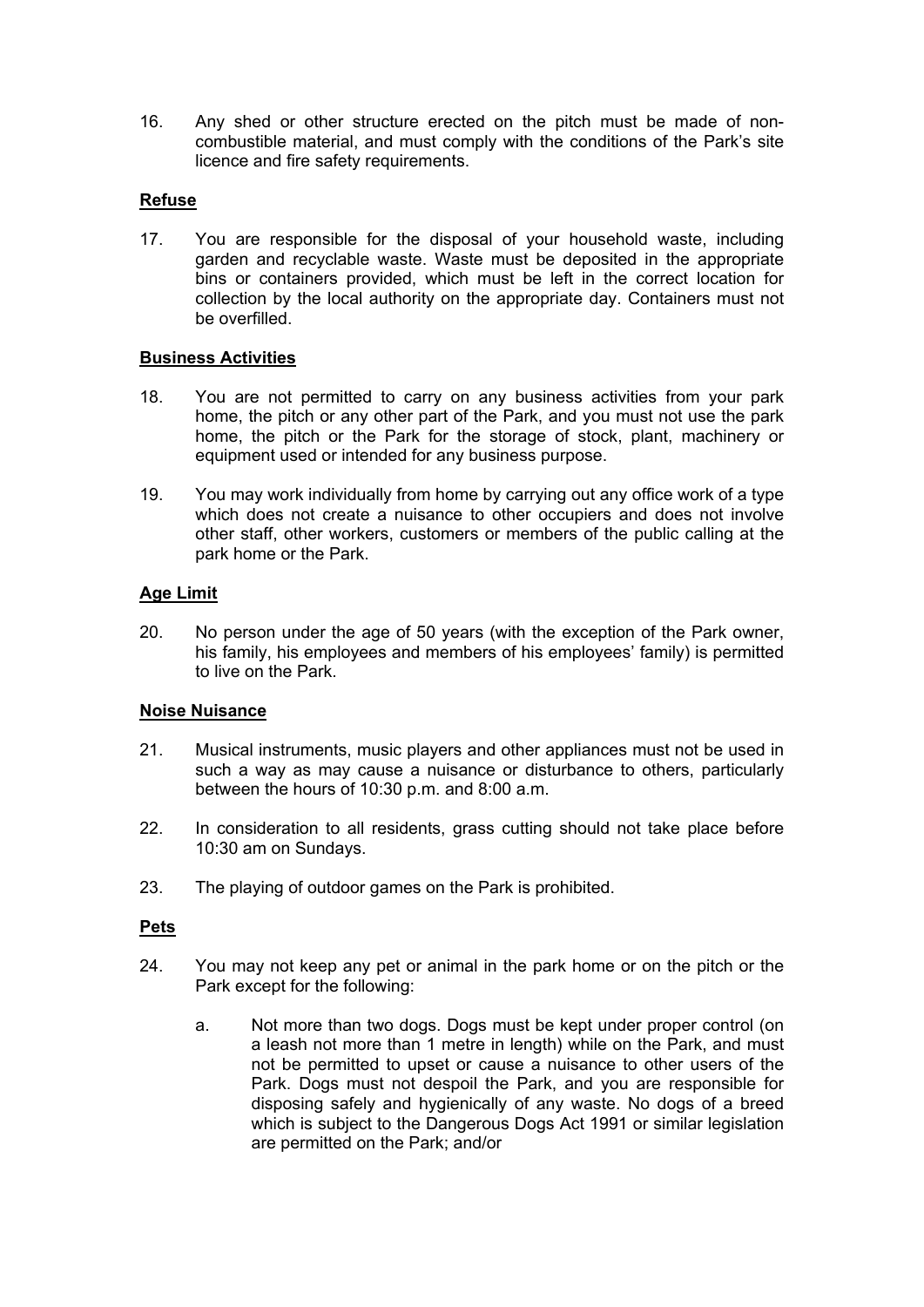- b. Not more than two domestic cats. Cats must not be permitted to upset or cause a nuisance to other users of the Park, and must not despoil the Park; and/or
- c. Other pets of a type commonly kept as domestic pets in the UK (such as birds or fish), which must not be permitted to upset or cause a nuisance to other users of the Park, and which must be securely housed in a cage, aquarium or similar facility and kept at all times inside the park home.
- 25. These rules do not have retrospective effect. If you were permitted to keep a pet on the Park under any previous rules you will not be treated as being in breach when these rules take effect. However, when the pet dies or leaves the Park it can only be replaced if this would comply with these rules.
- 26. Nothing in these rules prevents you from keeping an assistance dog if this is required to support your disability and Assistance Dogs UK or any successor body has issued you with an Identification Book or other appropriate evidence of requirement.

## **Water Supply**

- 27. You must take appropriate steps to safeguard your external water pipes against damage or bursting from frost. You are responsible for maintaining the visible pipework on your pitch at all times.
- 28. You must not discharge any material which may result in the Park's drains or sewers becoming blocked. Any costs incurred by us in unblocking the drains as a result will be charged to the occupier(s) involved.
- 29. Where water is not separately metered at the park home or not charged separately, hosepipes and sprinklers must not be used.

### **Vacant Pitches**

30. Access to vacant pitches by occupiers or their guests is not permitted, and you must not tamper with or move building materials, plant or machinery.

### **Vehicles and Parking**

- 31. All vehicles must be driven on the Park safely and with due care and attention, and must obey the stated speed limit on the Park**.** Vehicles must not reverse around the road systems.
- 32. Each household is permitted to keep up to two vehicles on the Park.
- 33. Parking is only permitted in the spaces provided.
- 34. Roads must be kept clear at all times for access by emergency vehicles.
- 35. As required by law, all vehicles driven by or on behalf of occupiers on the Park must be taxed, insured and in a roadworthy condition, and driven only by persons who are insured to drive them and who hold a valid driving licence for the type of vehicle being driven.